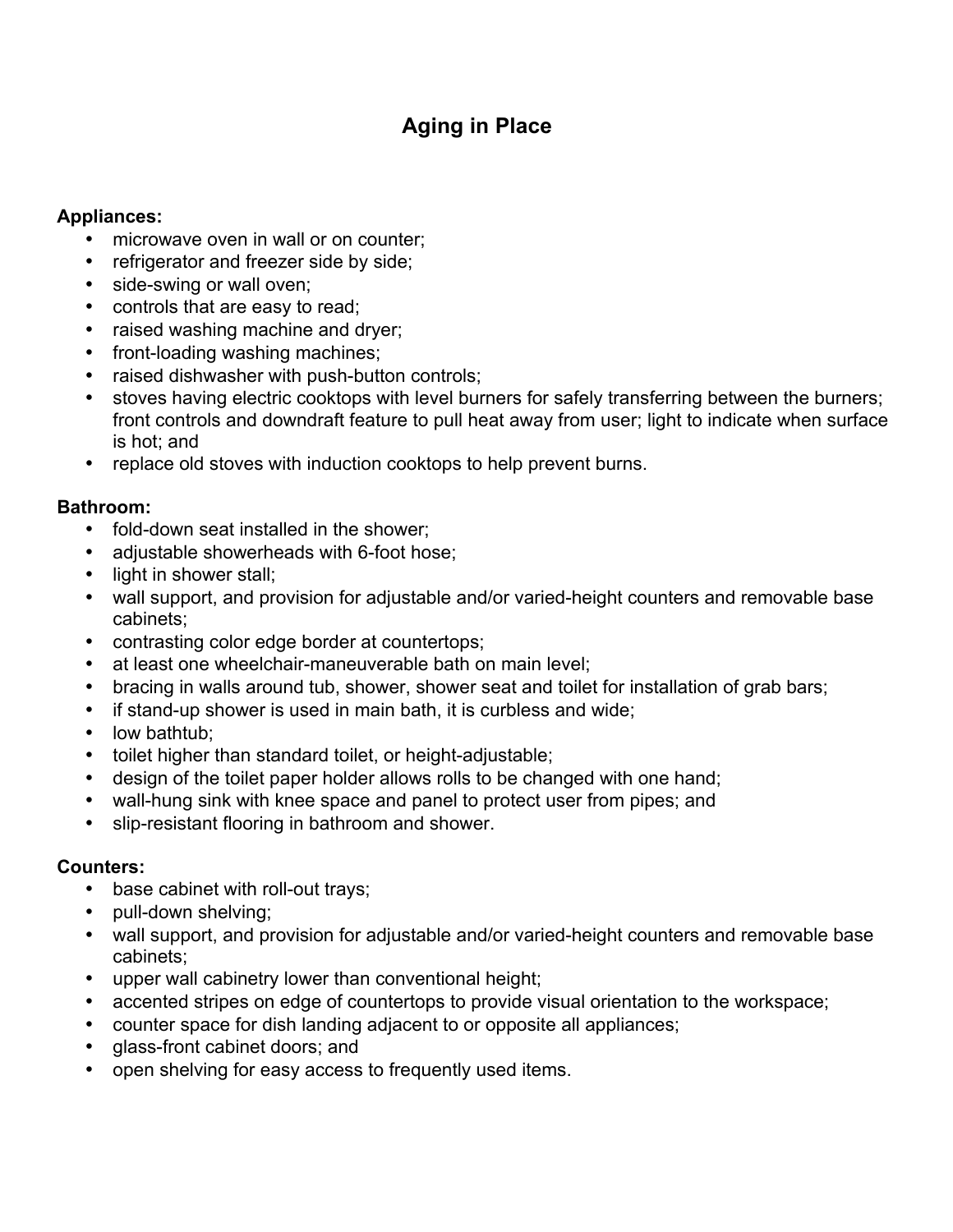## **Exterior:**

- low-maintenance exterior (vinyl, brick, etc); and
- low-maintenance shrubs and plants.

## **Entry:**

- sensor light at exterior no-step entry focusing on the front-door lock;
- non-slip flooring in foyer;
- accessible path of travel to the home;
- at least one no-step entry with a cover;
- entry door sidelight or high/low peep hole viewer; sidelight should provide both privacy and safety;
- doorbell in accessible location; and
- a surface on which to place packages while opening door.

# **Electrical, Lighting, Safety and Security:**

- install new smoke and CO detectors
- install automated lighting, an emergency alert system, or a video-monitoring system
- easy-to-see and read thermostats
- light switches by each entrance to halls and rooms
- light receptacles with at least two bulbs in vital places (exits, bathroom)
- light switches, thermostats and other environmental controls placed in accessible locations no higher than 48 inches from floor
- move electrical cords out of the flow of traffic
- replace standard light switches with rocker or touch-light switches
- pre-programmed thermostats.

## **Faucets:**

- thermostatic or anti-scald controls;
- lever handles or pedal-controlled; and
- pressure-balanced faucets.

## **Flooring:**

- if carpeted, use low-density with firm pad;
- smooth, non-glare, slip-resistant surfaces, interior and exterior; and
- color and texture contrast to indicate change in surface levels.

#### **Hallways:**

- wide;
- well-lit; and
- fasten down rugs and floor runners, and remove any that are not necessary.

## **Heating, Ventilation and Air Conditioning:**

- install energy-efficient units;
- HVAC should be designed so filters are easily accessible; and
- windows that can be opened for cross-ventilation and fresh air.